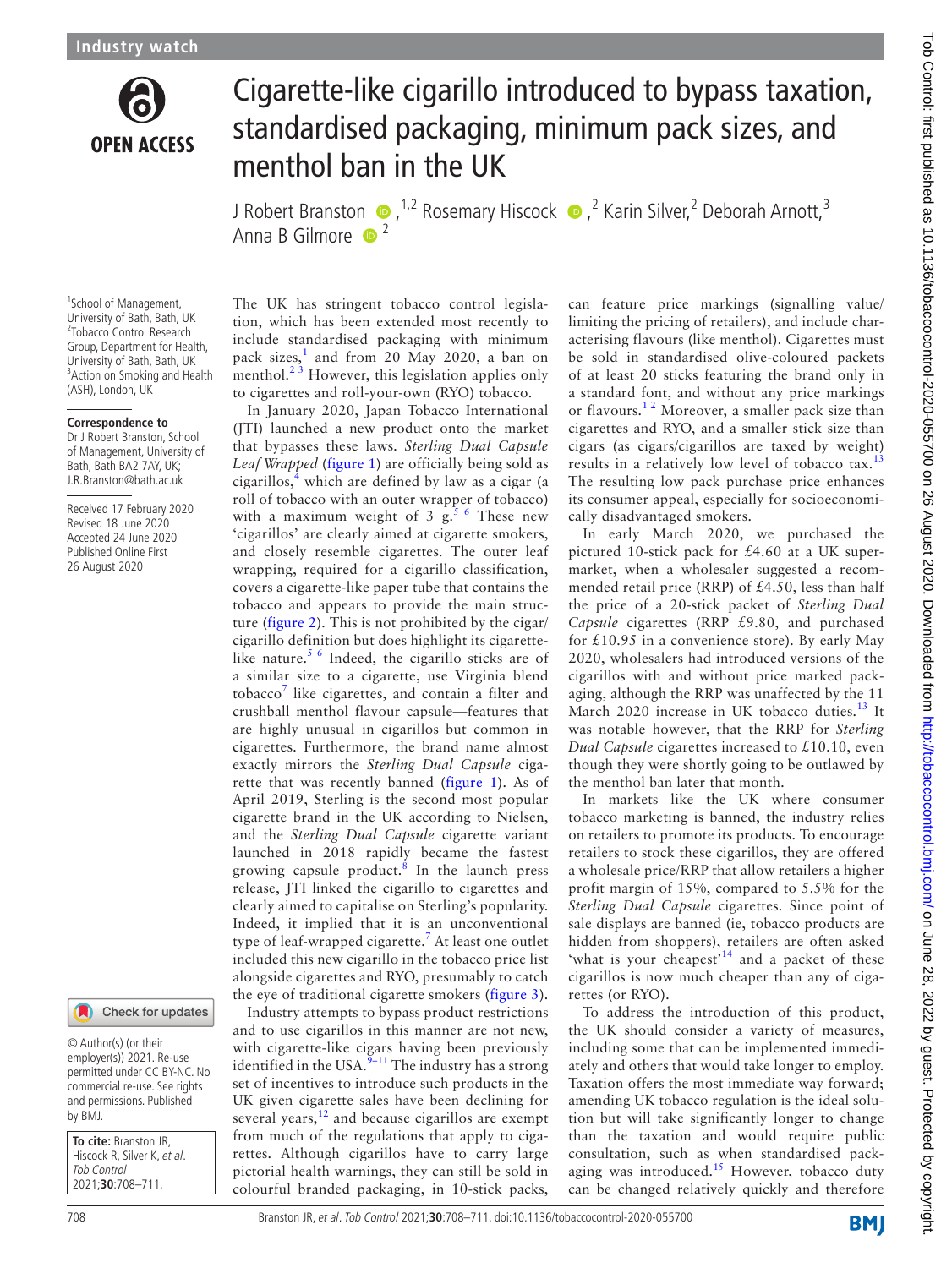

**Figure 1** The cigarillo (left) and cigarette (right) versions of Sterling Dual Capsule as photographed by the authors.

<span id="page-1-0"></span>offers the most immediate way to reduce the incentives behind such products until tobacco control legislation can be revised. Taxation in the UK is due to be reviewed in the annual Budget in the autumn of 2020, and duty changes usually apply from 6 pm that day.

In the UK cigars, including cigarillos, face tobacco duty (as of 11 March 2020) of £296.04 per kg of the whole product<sup>[5](#page-3-1)</sup> compared with £237.34 per 1000 sticks plus 16.5% of the RRP with a Minimum Excise Tax (MET) of £305.23 per 1000 sticks for cigarettes. Using precision scales, we weighed four cigarillos and the components of one we dissected ([table](#page-1-3) 1) to gain an outline understanding of the duty to be paid on each stick. Resource limitations meant we were unable to weigh more sticks in line with best practice laboratory methods.<sup>[16](#page-3-9)</sup>

The mean weight of the four sticks, 0.7442 g, implies that each kg would consist of 1344 sticks, and hence each 10-stick pack faces a cigar duty of  $£2.20$ . This is considerably below the MET applied to cigarettes, which equates to  $£3.05$  per 10 sticks. The MET has been found to have been effective in raising the price of the cheapest factory-made cigarettes,  $\frac{17}{12}$  so this could be extended to cover cigarillos [\(table](#page-2-2) 2). Assuming industry revenue does not change, this considerably reduces

<span id="page-1-1"></span>

**Figure 2** The dissected elements of a Sterling Dual Capsule cigarillo as photographed by the authors.



**Figure 3** A retail tobacco price list as photographed by the authors.

<span id="page-1-2"></span>the difference in pack price relative to cigarettes. On a per stick basis, cigarillos would now be slightly more expensive  $(£0.56,$ previously £0.46) than the cigarette equivalent (£0.55).

Such a price increase would also be possible with an almost 39% increase in cigar duty, but that would be a huge one-off increase of unprecedented size. Furthermore, it would have the biggest impact on the largest cigars and would not entirely remove the incentive to produce small cigarette-like cigarillos that are taxed only by their weight.

Another option would be a new per stick MET for cigarillos/cigars at a higher level than the MET for cigarettes. This would likely require a tax policy consultation so would take some time, but could have a bigger impact on the tax due (and hence price of) the cheapest cigarillos. For instance, a MET such that cigarillos face at least the tax due on a 1.5 g stick (half the weight of the maximum weight of a governmentdefined cigarillo) would imply 666.6667 sticks per kg and a minimum tax per stick of 0.4578 p and hence a higher selling price ([table](#page-2-2) 2). There are a variety of low priced packs of cigarillos currently available at supermarkets [\(figure](#page-2-3) 4) and they have been marketed to retailers as a cheap option in the trade press.<sup>[18](#page-3-11)</sup>

Longer-term possibilities include extending all of the regulations that apply to cigarettes and RYO to cover cigarillos, cigars and pipe tobacco. If the flavour ban was extended to cigarillos, then products like the new menthol *Sterling Dual* 

<span id="page-1-3"></span>

| Weight of dissected cigarillos (in grams)<br>Table 1                        |             |             |             |             |  |
|-----------------------------------------------------------------------------|-------------|-------------|-------------|-------------|--|
|                                                                             | Cigarillo A | Cigarillo B | Cigarillo C | Cigarillo D |  |
| One cigarillo                                                               | 0.72        | 0.73        | 0.76        | 0.77        |  |
|                                                                             |             | % total     |             |             |  |
| Tobacco flakes                                                              | 0.49        | 60%         |             |             |  |
| Leaf wrap                                                                   | 0.10        | 12%         |             |             |  |
| Paper tobacco flakes wrap                                                   | 0.02        | 3%          |             |             |  |
| Total filter                                                                | 0.20        | 25%         |             |             |  |
| Filter paper                                                                | 0.08        | 10%         |             |             |  |
| Capsule                                                                     | 0.02        | 3%          |             |             |  |
| Filter plug                                                                 | 0.10        | 12%         |             |             |  |
| <b>Total tobacco</b>                                                        | 0.58        |             |             |             |  |
| Total sum of parts                                                          | 0.81        |             |             |             |  |
| NB, dissected weight and overall weight do not sum exactly due to rounding. |             |             |             |             |  |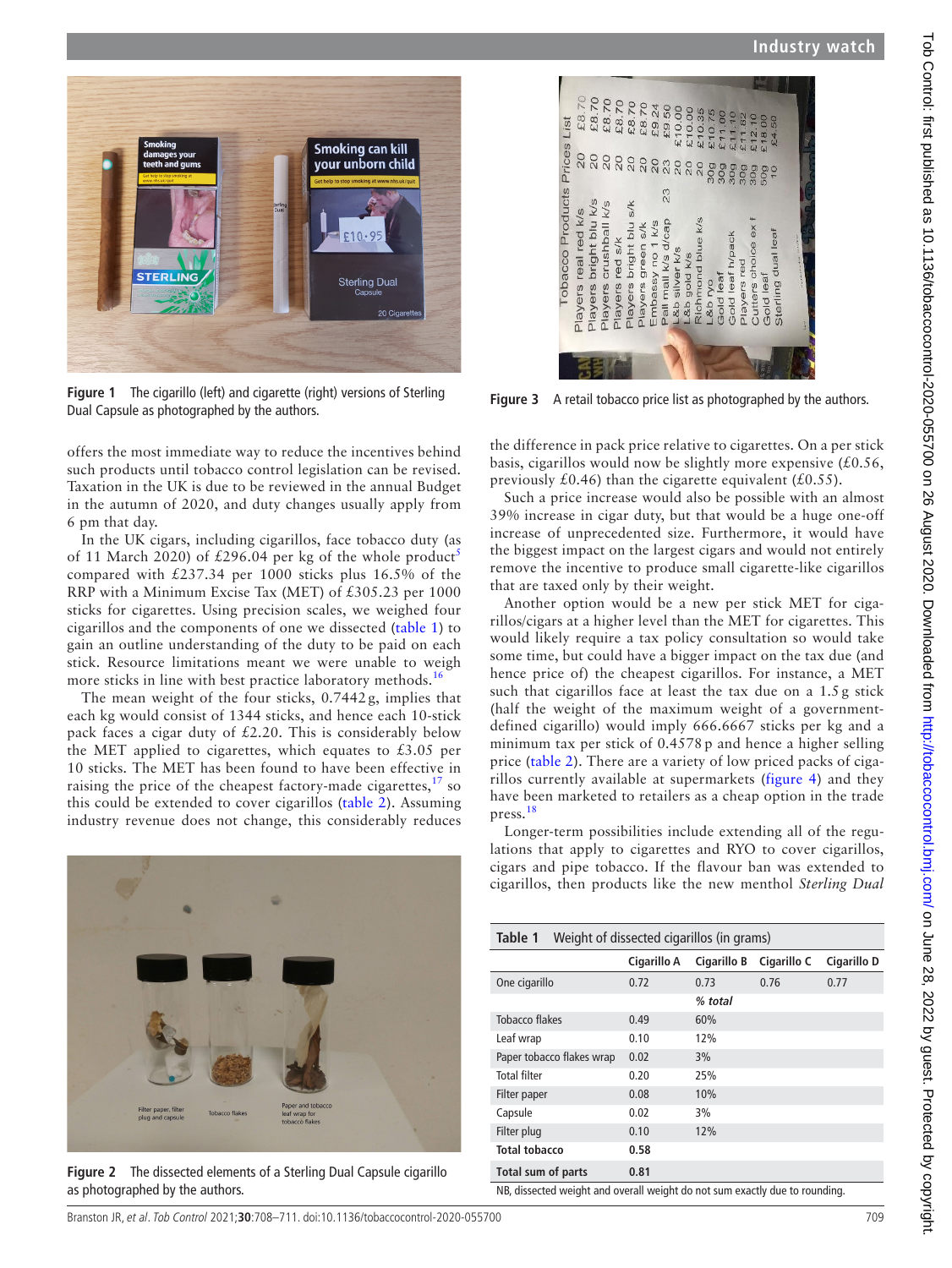<span id="page-2-2"></span>

| Table 2                            | The price breakdown for different tax treatments |                                         |                                                  |  |  |
|------------------------------------|--------------------------------------------------|-----------------------------------------|--------------------------------------------------|--|--|
|                                    | <b>Current position</b>                          | If current MET of<br>cigarettes applied | If new MET<br>of a 1.5 g<br>cigarillo<br>applied |  |  |
| Retail price (10-stick<br>$pack)*$ | £4.60                                            | £5.62                                   | £7.45                                            |  |  |
| VAT (20% sales tax)                | £0.77                                            | £0.94                                   | £1.24                                            |  |  |
| Tobacco duty                       | £2.20                                            | £3.05                                   | £4.58                                            |  |  |
| Industry revenue                   | £1.63                                            | £1.63                                   | £1.63                                            |  |  |

\*We purchased a pack for £4.60 although the wholesale information suggests an RRP of  $f4.50$ 

MET, Minimum Excise Tax.

*Cigarillos* could not be sold. Extending standardised packaging might dissuade smokers from switching to more colourfully branded cigarillo products. Addressing smaller pack sizes is more problematic as cigars are generally heavier per stick and smoked in lower numbers, so are traditionally sold in smaller packs/single sticks. Pack limitations may, therefore, have to be on the basis of the weight of pack contents, which is the case for RYO pouches. A more comprehensive approach might be to create cigarillos as a new category of tobacco product separate from cigars, and then make them subject to cigarette restrictions. More simply, cigarillos could be reclassified as cigarettes as the Food and Drug Administration started to explore (but has not as yet implemented) in the USA.<sup>[10](#page-3-12)</sup> This could be done by, for instance, identifying cigarettes as any product with cigarette-type characteristics such as filters, and by generally having tight, comprehensive, and consistent legal definitions for all tobacco products so there is no chance for the industry to capitalise on loopholes. However, any of these changes will require changes to UK laws, and this will take time, especially if they relate to the European Union (EU) Tobacco Products Directive (TPD) rules that have been transposed into UK law and are unlikely to be revised before the required review date



Source: groceries.asda.com/aisle/home-entertainment/tobacconistnewsagent/cigars/111330?facets=aisle%3A111330%3A0000&sortBy=sku.price\_4565%7C0&page=0

<span id="page-2-3"></span>(accessed 10<sup>th</sup> February 2020)

**Figure 4** Cheapest cigars and cigarillos available at a major supermarket online (10 February 2020).

set out in the regulations of May 2021. Furthermore, COVID-19-related matters and other priorities might mean limited legislative time is focused elsewhere.

The launch of this new menthol capsule cigarette-like cigarillo product with the same brand name as a popular cigarette provides further evidence that the tobacco industry is adept at locating loopholes to bypass restrictions/undermine regulation. EU countries currently implementing the menthol ban under the EU TPD should be alert to the launch of similar products and all those countries considering the introduction of similar tobacco regulations, including packaging restrictions, flavour bans, and product taxation, need to make sure they cover all tobacco products to avoid similar problems. Indeed, all countries should regularly review their legal definitions of tobacco products, and where necessary fix them, so that the industry cannot use outdated definitions to evade much-needed tobacco control measures. Ultimately all combustible products are associated with similar levels of harm so should be regulated and taxed in the same way to deter their use <sup>[19](#page-3-13)</sup>

#### **Twitter** J Robert Branston [@JRBranston](https://twitter.com/JRBranston) and Anna B Gilmore [@BathTR](https://twitter.com/BathTR)

**Contributors** ABG, RH, KS, and JRB: conceived the original idea for the paper. All authors contributed to drafting and editing of the paper, developed ideas for policy responses, and approved the final version. ABG: spotted the cigarillos on sale. RH and KS: obtained background relevant evidence on industry behaviour via the retail press, UK government documents, and wider internet. RH: weighed cigarillos and components. DA: confirmed the tax and regulatory status of cigarillos. JRB: wrote the first draft of the paper and performed the tax analysis.

**Funding** This work was supported by Bloomberg Philanthropies Stopping Tobacco Organizations and Products project funding (www.bloomberg.org), and by the UK Prevention Research Partnership (MR/S037519/1), which is funded by the British Heart Foundation, Cancer Research UK, Chief Scientist Office of the Scottish Government Health and Social Care Directorates, Engineering and Physical Sciences Research Council, Economic and Social Research Council, Health and Social Care Research and Development Division (Welsh Government), Medical Research Council, National Institute for Health Research, Natural Environment Research Council, Public Health Agency (Northern Ireland), The Health Foundation, and Wellcome.

**Competing interests** JRB owns 10 shares in Imperial Brands for research purposes. The shares were a gift from a public health campaigner and are not held for financial gain or benefit. All dividends received are donated to tobacco/ health related charities, and proceeds from any future share sale or takeover will be similarly donated.

**Patient consent for publication** Not required.

**Provenance and peer review** Not commissioned; externally peer reviewed.

**Data availability statement** All data relevant to the study are included in the article

**Open access** This is an open access article distributed in accordance with the Creative Commons Attribution Non Commercial (CC BY-NC 4.0) license, which permits others to distribute, remix, adapt, build upon this work non-commercially, and license their derivative works on different terms, provided the original work is properly cited, appropriate credit is given, any changes made indicated, and the use is non-commercial. See: [http://creativecommons.org/licenses/by-nc/4.0/.](http://creativecommons.org/licenses/by-nc/4.0/)

#### **ORCID iDs**

J Robert Branston <http://orcid.org/0000-0002-2332-2403> Rosemary Hiscock <http://orcid.org/0000-0001-9741-9083> Anna B Gilmore <http://orcid.org/0000-0003-0281-1248>

### **REFERENCES**

- <span id="page-2-0"></span>1 UK Government. The standardised packaging of tobacco products regulations 2015, 2015. Available: <https://www.legislation.gov.uk/uksi/2015/829/2019-05-20> [Accessed 12th Sept 2019].
- <span id="page-2-1"></span>2 UK Government. The tobacco and related products regulations 2016, 2016. Available: <https://www.legislation.gov.uk/uksi/2016/507/regulation/15/made> [Accessed 27th July 2020].
- 3 Hiscock R, Silver K, Zatoński M, et al. Tobacco industry tactics to circumvent and undermine the menthol cigarette ban in the UK. [Tob Control](http://dx.doi.org/10.1136/tobaccocontrol-2020-055769) 2020;29:e138-42.